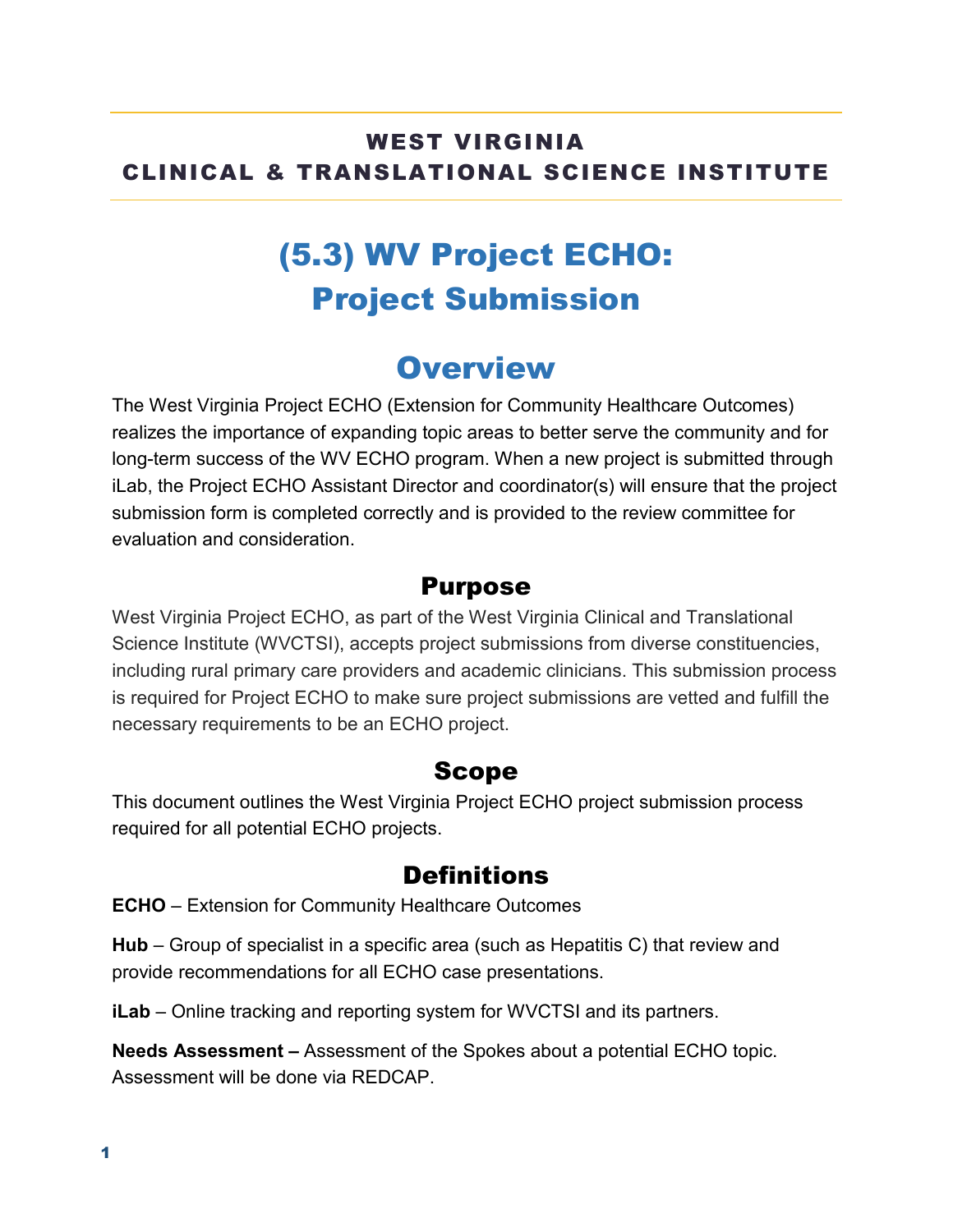**REDCap** – Online survey tool used for any ECHO needs assessments

**Spokes** – Health care organizations and primary care providers that present ECHO case presentations and receive educational materials from the hub.

## **Policy**

The Project ECHO Assistant Director and coordinator(s) will be notified of any project submissions via the automatic email response from iLabs.

Once a potential project is submitted to Project ECHO on the required application form, the coordinator(s) will review the project for compliance with the Project ECHO criteria established by the University of New Mexico. Subsequently, the WV Project ECHO Staff evaluates the application and provides feedback, via email, to the submitting person/organization. The project can be: approved, rejected or returned to the submitter for revision. If the project is submitted from an academic partner a needs assessment will be performed to ensure Spoke involvement. The applicant may request a face-to-face or video conference meeting to discuss the project and the review committee's decision. If a project is accepted, an implementation planning process with the applicant is then initiated by the ECHO assistant director and coordinator(s).

#### Procedures

- 1. Upon completion of the online project submission form located within the iLabs system, the ECHO coordinator(s) will ensure that the information is properly recorded and complete.
- 2. Information from the project submission form is transferred to a PDF so it cannot be edited.
- 3. Project submission is then sent to the ECHO assistant director for review before sending to WV Project ECHO Staff
- 4. ECHO coordinator(s) will provide the applicant with a PDF version of their application as well as the application review date.
- 5. Project applications will be reviewed by the ECHO staff within 2 weeks of submission (See below review criteria).
- 6. ECHO Assistant Director and coordinator(s) will provide feedback to the applicant based on the ECHO staff review comments.
- 7. If the project is submitted from an academic partner a needs assessment will be performed to ensure Spoke involvement.
- 8. Applicants may then request of the ECHO coordinator a face-to-face or video conference meeting to discuss the project and WV Project ECHO's decisions.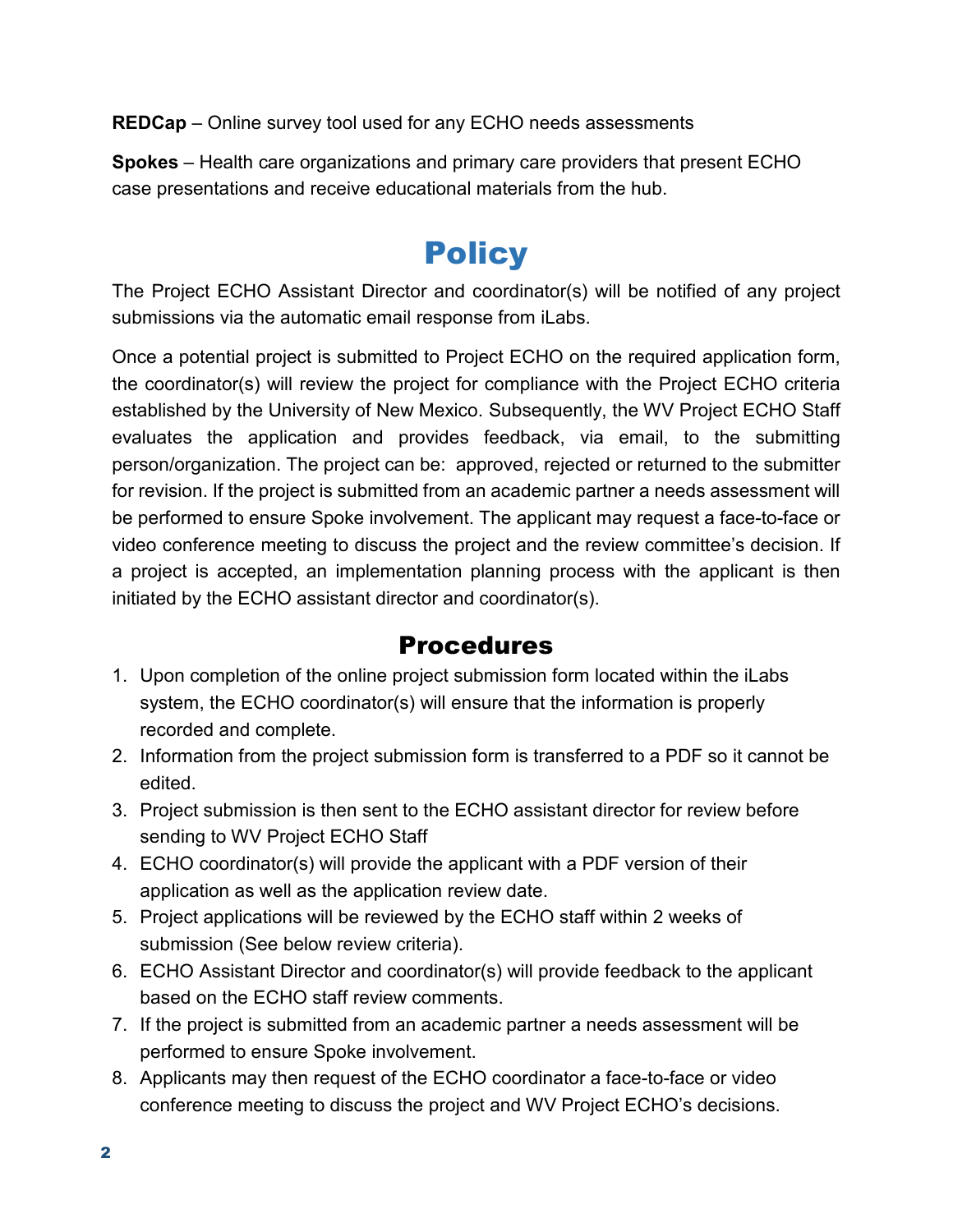9. If a project is accepted, an implementation planning process with the applicant is then initiated by the ECHO assistant director and coordinator(s).

#### **Review Criteria**

- 1) Has this project been submitted from a provider/community member?
	- a. If not, has there been community involvement from beginning?
- 2) Does the project have funding?
	- a. If yes, from where and how much
- 3) Is the area of focus a WVCTSI priority health area?
	- a. If yes, which one?
	- b. If not, explain need
- 4) Will this potential Project ECHO have good participation from rural primary care?

### Roles and Responsibilities

It is the responsibility of the applicant to provide accurate information upon completing the online form. WV Project ECHO staff the right to reclassify applicants if they are better suited for another WVCTSI service or program. Applicant information details shall not be distributed for any use other than communicating with WV Project ECHO Staff and sharing within the WVCTSI organization.

### References and Authority

- 1) WV Project ECHO Non-Human Subject Research Protocol Numbers
	- a. HCV'HIV: 1603048968
	- b. Chronic Pain: 1612381135
	- c. Medication- Assisted Treatment (MAT): 1705568351
	- d. Psychiatry: 1705568371
	- e. Chronic Lung Disease: 1709751265
	- f. Endocrine: 1802003687
	- g. Cardiac Health: 1901408436